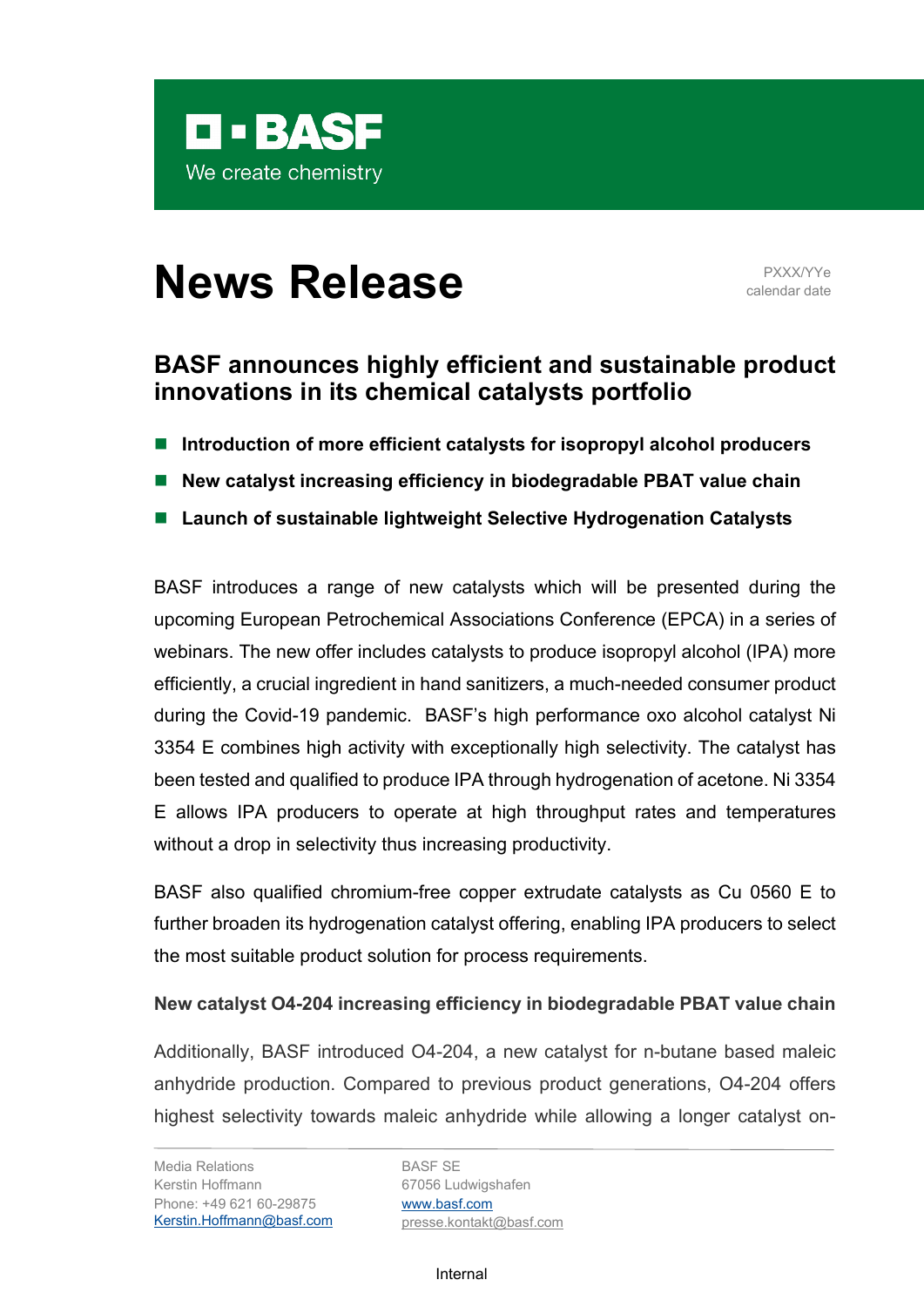stream time, which makes the process more cost-effective. The product benefits have already been demonstrated in commercial use. The market for maleic anhydride is strongly growing in China driven by an increasing demand for polybutylene adipate terephthalate (PBAT), which is used predominantly as biodegradable packaging material.

## **BASF starts new production line for lightweight selective hydrogenation catalysts**

BASF will launch the next generation of its selective hydrogenation catalysts by the end of 2021. Through an innovative lightweight alumina support, the amount of catalyst required for processing unsaturated C3-, C4- and PYGAS streams can be reduced by up to 40% giving steam crackers and refineries the chance to enhance their efficiency and counterbalance increasing palladium market prices during their next refill. As intensive pilot scale tests confirm, precious metal expenses can be improved by 25% in many hydrogenation units. These new E 15x light catalysts complete BASF's selective hydrogenation portfolio with the well-established E 15x series and the recently launched sulfur resistant E 15x S, being installed in two world-scale units in the upcoming months.

"Our recent innovations support BASF's strategy to help our customers to be more successful by emphasizing our commitment to provide sustainable and efficient solutions," says Dr. Detlef Ruff, Senior Vice President, Process Catalysts, at BASF.

"We are looking forward to virtually meet with our customers during the upcoming EPCA from October 5-7," says Dr. Sascha Vukojevic, Director Sales, Chemical Catalysts & Adsorbents EMEA. "We are happy to offer various webinars addressing the latest innovations that can be found on our dedicated website [https://catalysts.basf.com/epca.](https://catalysts.basf.com/epca)"

#### **About BASF's Catalysts Division**

BASF's Catalysts division is the world's leading supplier of environmental and process catalysts. The group offers exceptional expertise in the development of technologies that protect the air we breathe, produce the fuels that power our world and ensure efficient production of a wide variety of chemicals, plastics and other products, including advanced battery materials. By leveraging our industry-leading R&D platforms, passion for innovation and deep knowledge of precious and base metals, BASF's